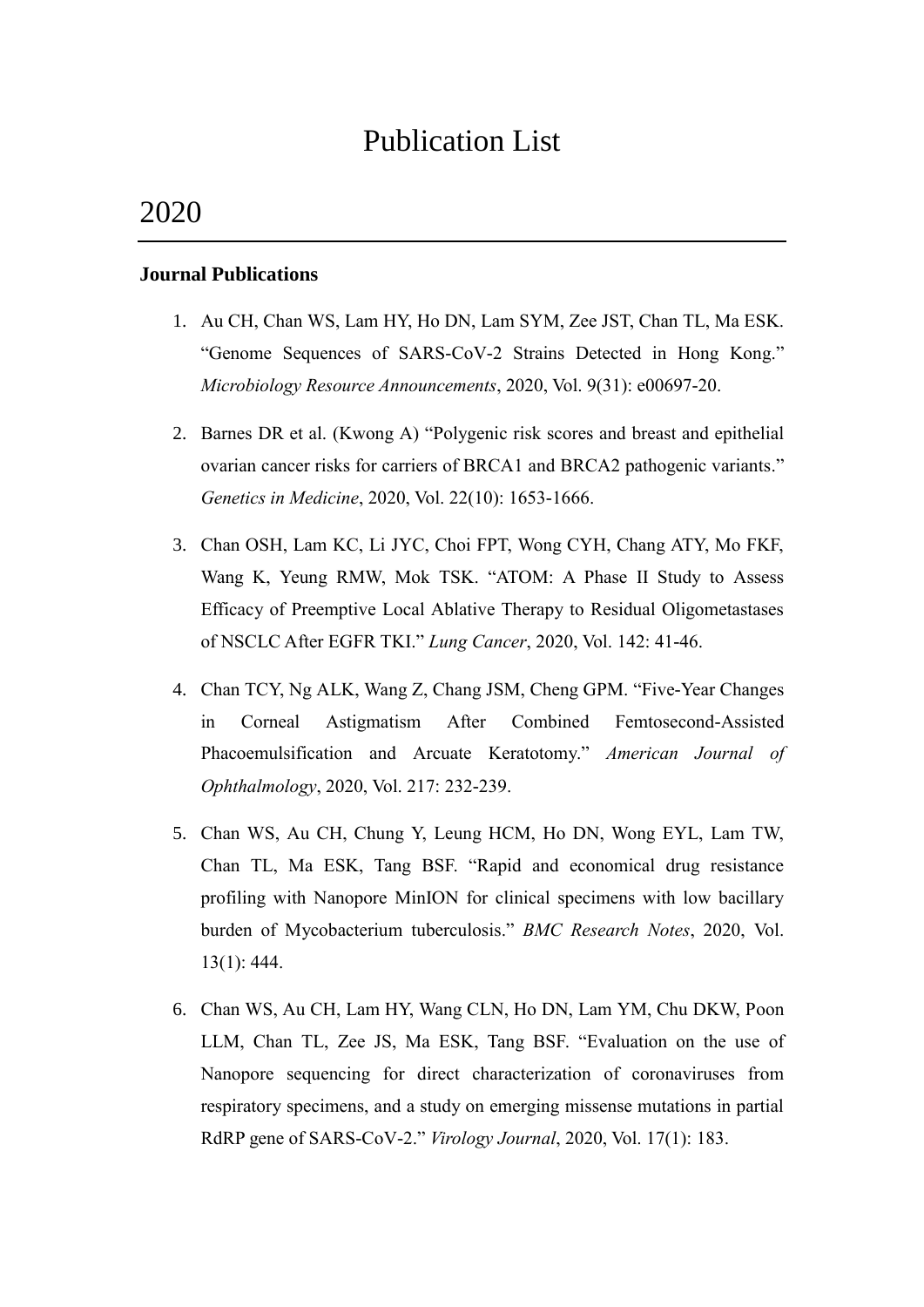- 7. Chan WS, Au CH, Leung SM, Ho DN, Wong EYL, To MY, Ng MK, Chan TL, Ma ESK, Tang BSF. "Potential utility of targeted Nanopore sequencing for improving etiologic diagnosis of bacterial and fungal respiratory infection." *Diagnostic Pathology*, 2020, Vol. 15(1): 41.
- 8. Chan WS, Chan TL, Au CH, Leung CP, To MY, Ng MK, Leung SM, Chan MKM, Ma ESK, Tang BSF. "An economical Nanopore sequencing assay for human papillomavirus (HPV) genotyping." *Diagnostic Pathology*, 2020, Vol. 15(1): 45.
- 9. Chan YH, Yue IK, Ho CM, Cheung PS. "The Use of Serratus Anterior Fascial Flap in Integrated Mastectomy and Implant Reconstruction." *World Journal of Surgery*, 2020, Vol. 44(3): 825-830.
- 10. Chan YY, Ku KM, Ng YP, Yu SK, Kong CW, Mui WL, Wong CM, Kong SW, Wong SM, Chiu G. "Evaluation of an in-house self-held respiration monitoring device for deep inspiration breath hold techniques for radiotherapy of patients with cancer of the left breast." *Journal of Radiotherapy in Practice*, 2020, Vol. 19(2): pp.122-126.
- 11. Chang JSM, Liu SCT, Ng JCM, Ma PL. "Monovision with a bifocal diffractive multifocal intraocular lens in presbyopic patients: A prospective, observational case series." *American Journal of Ophthalmology*, 2020, Vol. 212: P105-115.
- 12. Chau MHK, Lam DYM, Zhu X, Kwok YKY, Ting YH, Chan WP, Shi M, Cheung SWH, Lau TK, Ville Y, Leung TY, Choy KW. "The Utility of Genome-Wide Cell-Free DNA Screening in the Prenatal Diagnosis of Pallister-Killian Syndrome." *Prenatal Diagnosis*, 2020, Vol. 40(8): 1005-1012.
- 13. Chen J, Cheuk IWY, Siu MT, Yang W, Cheng ASL, Shin VY, Kwong A. "Human heptoglobin contributes to breast cancer oncogenesis through glycolytic activity modulation." *American Journal of Cancer Research*, 2020, Vol.10(9): 2865-2877.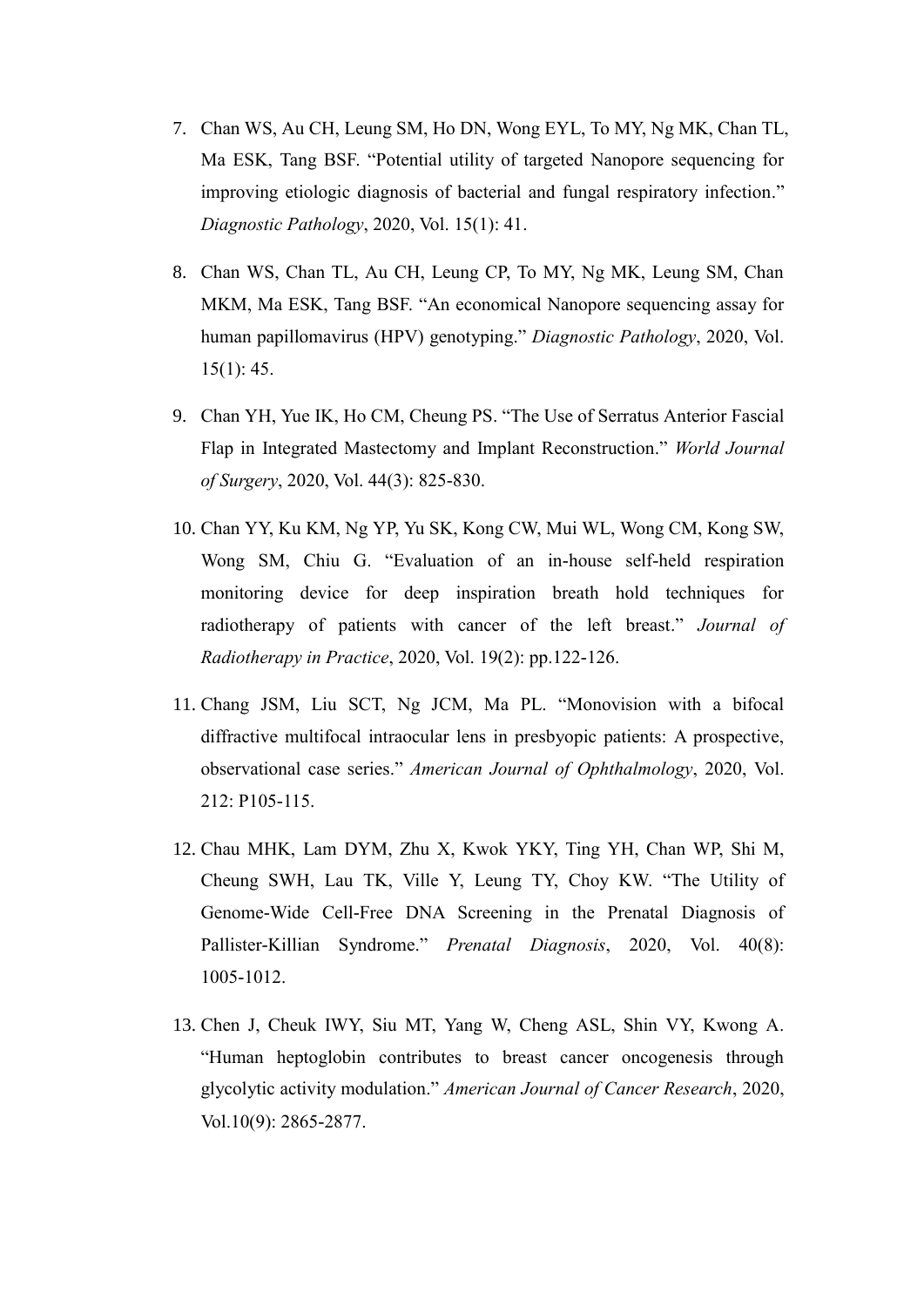- 14. Chen J, Shin VY, Ho JC, Siu MT, Cheuk IW, Kwong A. "Functional Implications of Cathelicidin Antimicrobial Protein in Breast Cancer and Tumor-Associated Macrophage Microenvironment." *Biomolecules*, 2020, Vol.10(5): 688.
- 15. Cheng PWC et al. (Lo GG, Leung YLE, Au Yeung KMP, Chen S, Ho CL) "The role of dopamine dysregulation and evidence for the transdiagnostic nature of elevated dopamine synthesis in psychosis: a positron emission tomography (PET) study comparing schizophrenia, delusional disorder, and other psychotic disorders." *Neuropsychopharmacology*, 2020, Vol. 45(11): 1870-1876.
- 16. Cheuk IW, Siu MT, Ho JC, Chen J, Shin VY, Kwong A. "ITGAV targeting as a therapeutic approach for treatment of metastatic breast cancer." *American Journal of Cancer Research*, 2020, Vol. 10(1): 211-223.
- 17. Cheung DST, Tiwari A, Chan KL, Fong DYT, Chau PH, Yuen FKH, Tolman RM. "Validation of the Psychological Maltreatment of Women Inventory for Chinese Women." *Journal of Interpersonal Violence*, 2020, Vol. 35(21-22): 4614-4639.
- 18. Cheung DST, Tiwari A, Yeung WF, Yu DSF, So MKP, Chau PH, Wang XM, Lum TYS, Yuk Fung HYK, Ng BYM, Zhang ZJ, Lao L. "Self-Administered Acupressure for Caregivers of Older Family Members: A Randomized Controlled Trial." *Journal of the American Geriatrics Society*, 2020, Vol. 68(6): 1193-1201.
- 19. Chow EHY, Tiwari A. "Addressing the Needs of Abused Chinese Women Through a Community-Based Participatory Approach." *Journal of Nursing Scholarship*, 2020, Vol. 52(3): 242-249002E.
- 20. Chow JCH, Tam AHP, Cheung KM, Lee VHF, Chiang CL, Tong M, Wong ECY, Cheung AKW, Chan SPC, Lai JWY, Ngan RKC, Ng WT, Lee AWM, Au KH. "Second primary cancer after intensity-modulated radiotherapy for nasopharyngeal carcinoma: A territory-wide study by HKNPCSG." *Oral Oncology*, 2020, Vol. 111: 105012.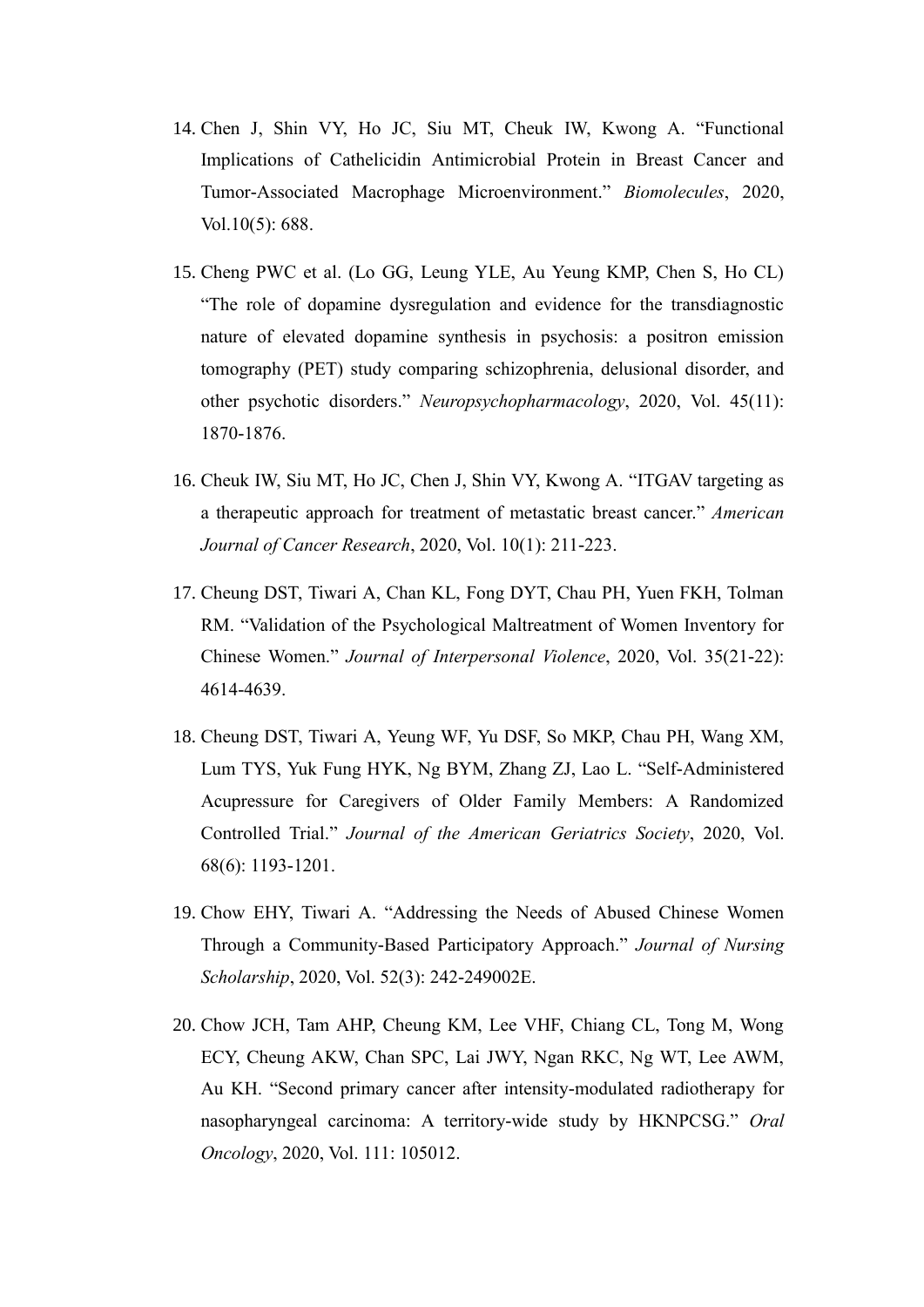- 21. Chow LWL, Fung NSK, Kwok KHA. "Premium intraocular lens implantation in eyes with vitrectomy done." *International Ophthalmology*, 2020, Vol. 40(11): 2949-2956.
- 22. Choy BNK, You Q, Zhu MM, Lai JSM, Ng ALK, Wong IYH. "Prevalence and Associations of Myopia in Hong Kong Primary School Students." *Japanese Journal of Ophthalmology*, 2020, Vol. 64(4): 437-449.
- 23. Chu AM, So MK, Chan TW, Tiwari A. "Estimating the dependence of mixed sensitive response types in randomized response technique." *Statistical Methods in Medical Research*, 2020, Vol. 29(3): 894-910.
- 24. Chu AMY, Tiwari A, So MKP. "Detecting Early Signals of COVID-19 Global Pandemic From Network Density." *Journal of Travel Medicine*, 2020, Vol. 27(5): taaa084
- 25. Chu AMY, Tsang JTY, Chan JNL, Tiwari A, So MKP. "Analysis of travel restrictions for COVID-19 control in Latin America through network connectedness." *Journal of Travel Medicine*, 2020, Vol. 27(8): taaa176
- 26. Co M, Lee A, Kwong A. "Delayed presentation, diagnosis, and psychosocial aspects of male breast cancer." *Cancer Medicine*, 2020, Vol. 9(10): 3305-3309.
- 27. Fachal L et al. (Kwong A) "Fine-mapping of 150 Breast Cancer Risk Regions Identifies 191 Likely Target Genes." *Nature Genetics*, 2020, Vol. 52(1): 56-73.
- 28. Gill H et al. (Ma ESK) "Clofarabine, cytarabine, and mitoxantrone in refractory/relapsed acute myeloid leukemia: High response rates and effective bridge to allogeneic hematopoietic stem cell transplantation." *Cancer Medicine*, 2020, Vol. 9(10): 3371-3382.
- 29. Gill H, Leung GMK, Yim R, Lee P, Pang HH, Ip HW, Leung RYY, Li J, Panagiotou G, Ma ESK, Kwong YL. "Myeloproliferative neoplasms treated with hydroxyurea, pegylated interferon alpha-2A or ruxolitinib: clinicohematologic responses, quality-of-life changes and safety in the real-world setting." *Hematology*, 2020, Vol. 25(1): 247-257.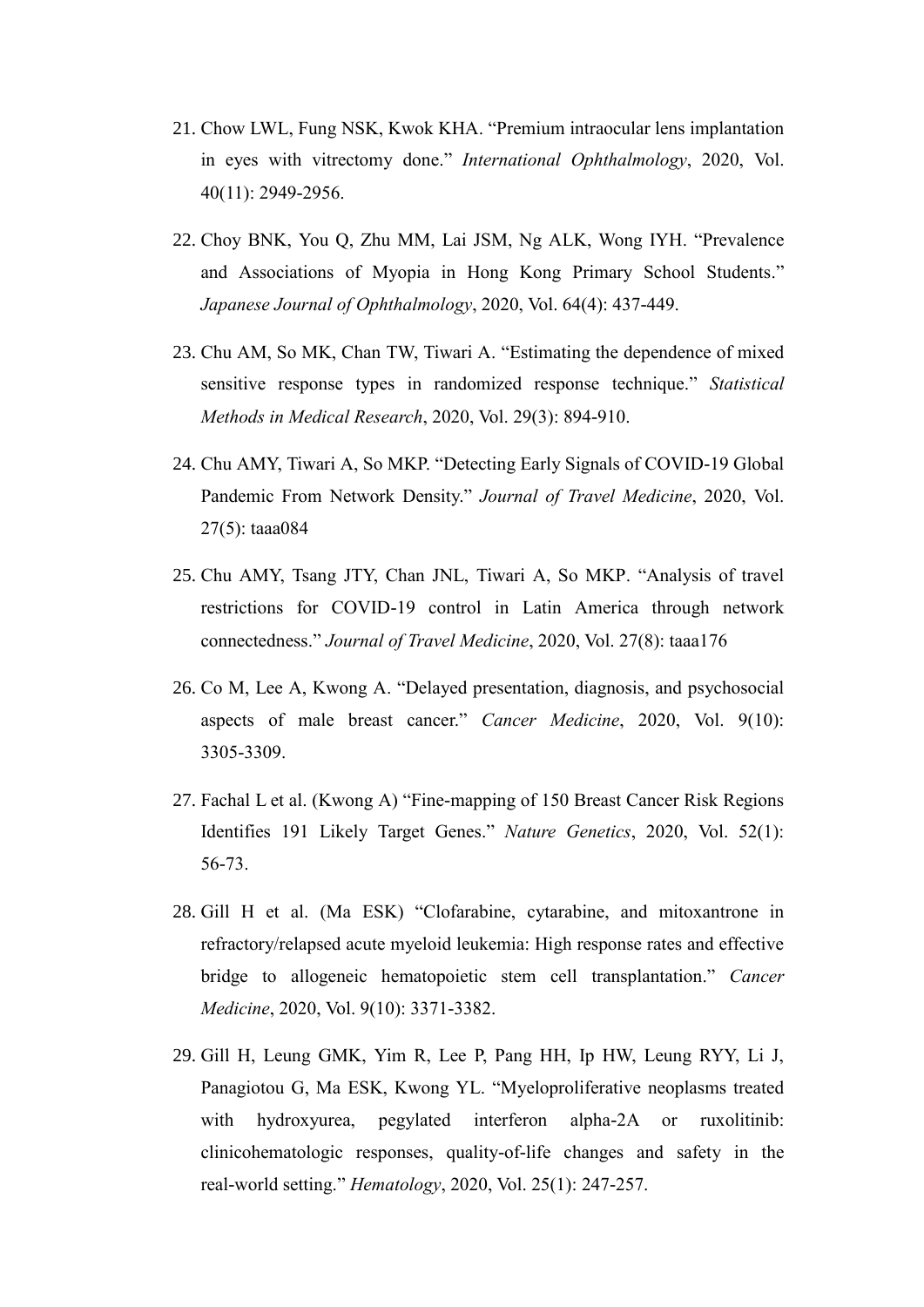- 30. Ho CL, Wu KK, Chen SR. "Current status of PSMA PET imaging in prostate cancer." *Asian-Pacific Journal of Clinical Oncology*, 2020, Vol. 16(Suppl. 3): 7-11.
- 31. Ho WK et al. (Kwong A, Chan TL) "European polygenic risk score for prediction of breast cancer shows similar performance in Asian women." *Nature Communications*, 2020, Vol. 11: 3833.
- 32. Hyungtaek Rim T et al. (Wong IY) "Prevalence and Pattern of Geographic Atrophy in Asia: The Asian Eye Epidemiology Consortium." *Ophthalmology*, 2020, Vol. 127(10): 1371-1381.
- 33. Ko JM, Ning L, Zhao XK, Chai AWY, Lei LC, Choi SSA, Tao L, Law S, Kwong A, Lee NP, Chan KT, Lo A, Song X, Chen PN, Chang YL, Wang LD, Lung ML. "BRCA2 loss-of-function germline mutations are associated with esophageal squamous cell carcinoma risk in Chinese." *International Journal of Cancer*, 2020, Vol. 146(4): 1042-1051.
- 34. Kramer I et al. (Kwong A) "Breast Cancer Polygenic Risk Score and Contralateral Breast Cancer Risk." *American Journal of Human Genetics*, 2020, Vol. 107(5): 837-848.
- 35. Kwong A, Cheuk IW, Shin VY, Ho CY, Au CH, Ho DN, Wong EY, Yu SW, Chen J, Chan KK, Ngan HY, Chan TL, Ma ES. "Somatic mutation profiling in BRCA-negative breast and ovarian cancer patients by multigene panel sequencing." *American Journal of Cancer Research*, 2020, Vol. 10(9): 2919-2932.
- 36. Kwong A, Shin VY, Chen J, Cheuk IWY, Ho CYS, Au CH, Chan KKL, Ngan HYS, Chan TL, Ford JM, Ma ESK. "Germline Mutation in 1338 BRCA-Negative Chinese Hereditary Breast and/or Ovarian Cancer Patients: Clinical Testing With a Multigene Test Panel." *The Jounral of Molecular Diagnostics*, 2020, Vol. 22(4): 544-554.
- 37. Kwong A, Shin VY, Ho CYS, Au CH, Slavin TP, Weitzel JN, Chan TL, Ma ESK. "Mutation screening of germline TP53 mutations in high-risk Chinese breast cancer patients." *BMC Cancer*, 2020, Vol. 20(1): 1053.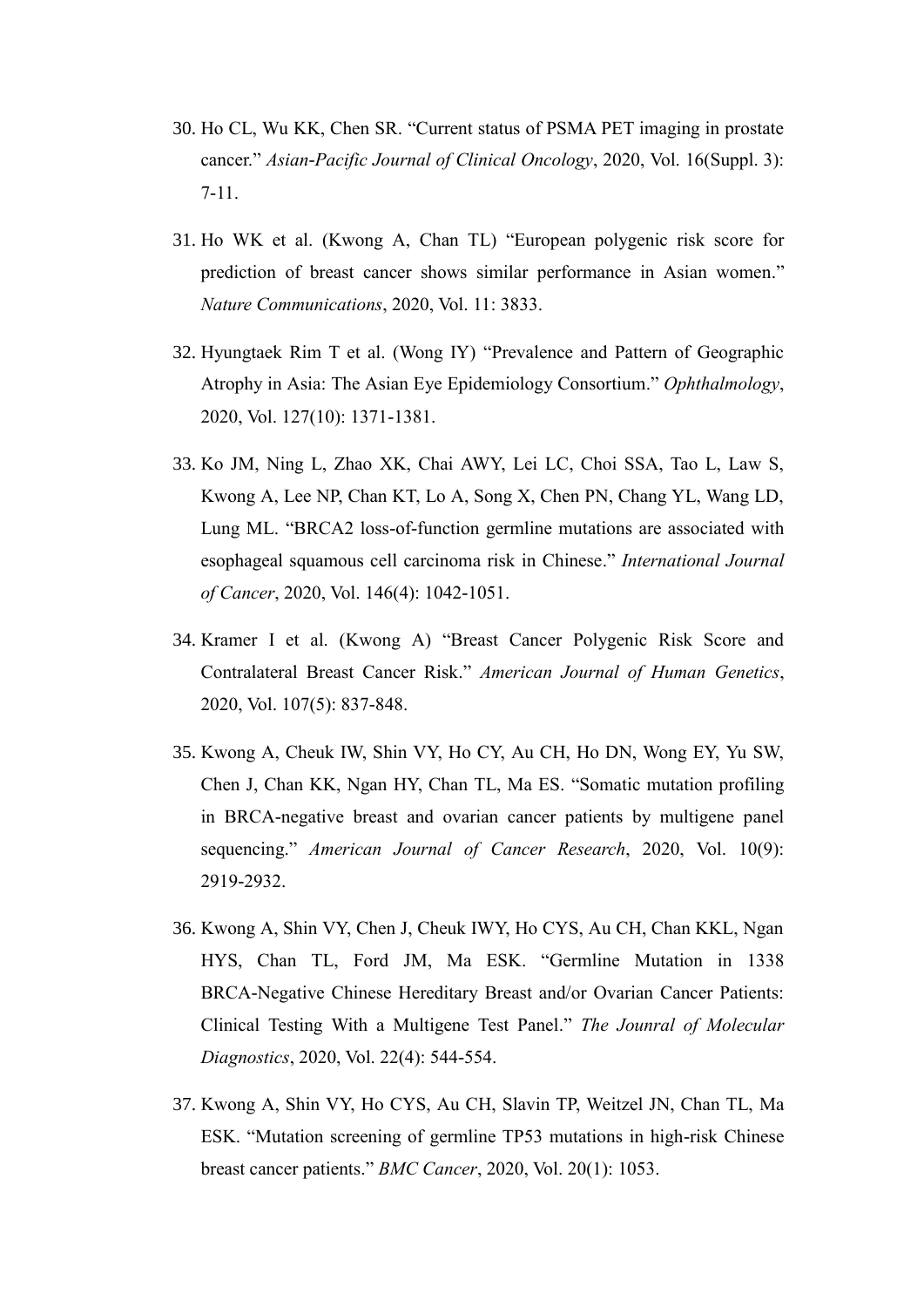- 38. Lam JC, Wu VW, Chiu G, Kong PS, Wong CM. "A Comparison of Dose and Set-Up Accuracy Between Flexed and Extended Neck Positions in Helical Tomotherapy of Nasopharyngeal Carcinoma." *Medical Dosimetry*, 2020, Vol. 45(3): 235-240.
- 39. Lam PY, Shih KC, Fong PY, Chan TCY, Ng AL, Jhanji V, Tong L. "A Review on Evidence-Based Treatments for Meibomian Gland Dysfunction." *Eye Contact Lens*, 2020, Vol. 46(1): 3-16.
- 40. Lam TP, Chan HY, Piterman L, Wong MW, Sun KS, Lam KF, Chan TH, Dan W, Tiwari A. "Factors that facilitate recognition and management of domestic violence by primary care physicians in a Chinese context - a mixed methods study in Hong Kong." *BMC Family Practice*, 2020, Vol. 21(1): 155.
- 41. Lau SLC, Fan DSP, Li KKW. "Safety and efficacy of atropine treatment for slowing myopia progression in children: a 5-year review." *Hong Kong Journal of Ophthalmology*, 2020, Vol. 24(1): 11-14.
- 42. Lin TPH, Wang YM, Ho K, Wong CYK, Chan PP, Wong MOM, Chan NCY, Tang F, Lam A, Leung DYL, Wong TY, Cheng CY, Cheung CY, Tham CC. "Global assessment of arteriolar, venular and capillary changes in normal tension glaucoma." *Scientific Reports*, 2020, Vol. 10(1): 19222.
- 43. Or CK, Liu K, So MKP, Cheung B, Yam LYC, Tiwari A, Lau YFE, Lau T, Hui PSG, Cheng HC, Tan J, Cheung MT. "Improving Self-Care in Patients With Coexisting Type 2 Diabetes and Hypertension by Technological Surrogate Nursing: Randomized Controlled Trial." *Journal of Medical Internet Research*, 2020, Vol. 22(3): e16769
- 44. Patel VL et al. (Ma ESK) "Association of Genomic Domains in BRCA1 and BRCA2 with Prostate Cancer Risk and Aggressiveness." *Cancer Research*, 2020, Vol. 80(3): 624-638.
- 45. Qamar S, King AD, Ai QH, Mo FKF, Chen W, Poon DMC, Tong M, Ma BB, Yeung DK, Wang YX, Yuan J. "Pre-treatment amide proton transfer imaging predicts treatment outcome in nasopharyngeal carcinoma." *European Radiology*, 2020, Vol. 30(11): 6339-6347.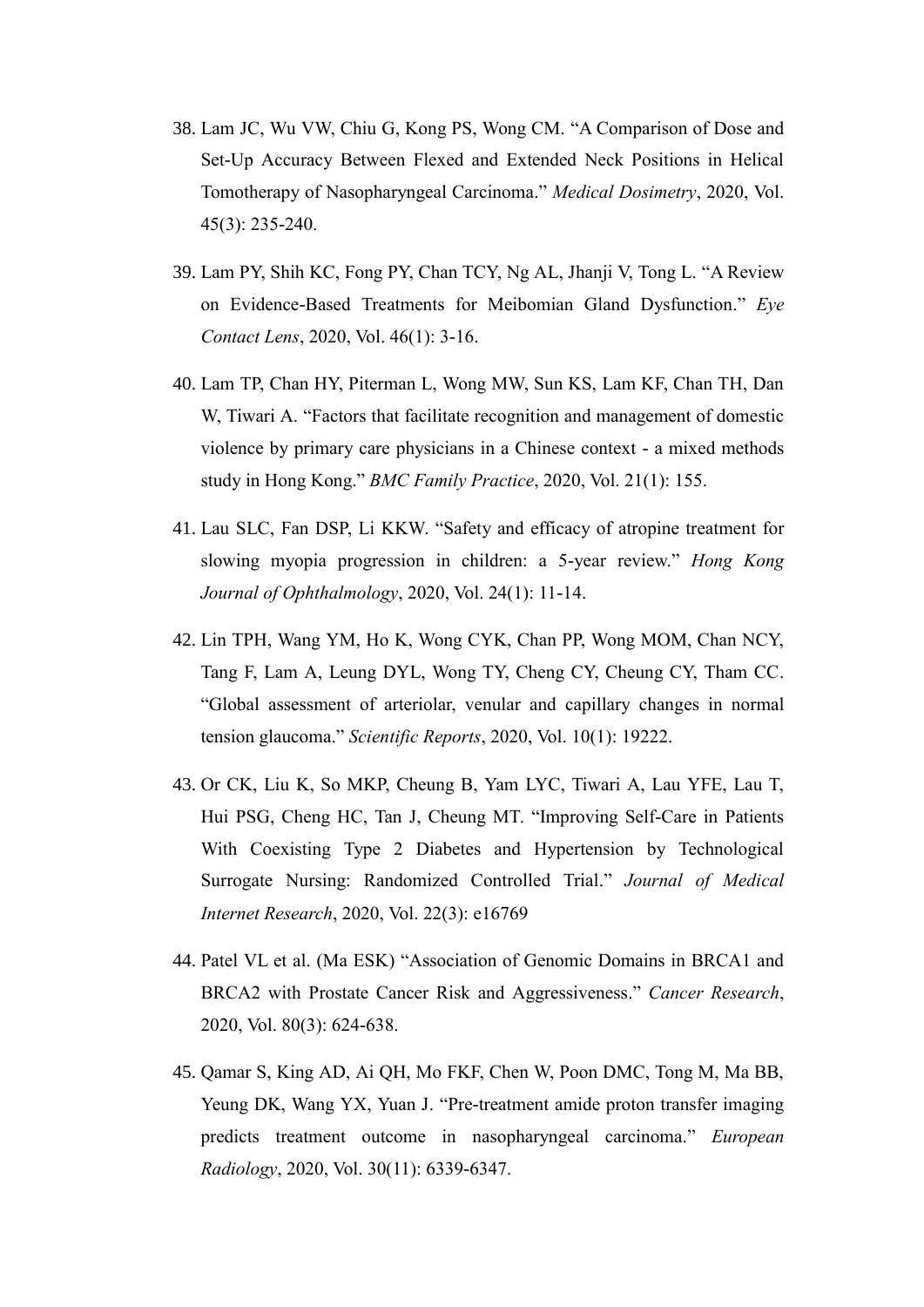- 46. Qamar S, King AD, Ai QH, So TY, Mo FKF, Chen W, Poon DMC, Tong M, Ma BB, Hui EP, Yeung DK, Wang YX, Yuan J. "Pre-treatment intravoxel incoherent motion diffusion-weighted imaging predicts treatment outcome in nasopharyngeal carcinoma." *European Journal of Radiology*, 2020, Vol. 129: 109127.
- 47. Shao T, Wang Y, Ng ALK, Chan TCY, Hao W, Zhang J, Cheng GPM, Jhanji V. "The Effect of Intraoperative Angle Kappa Adjustment on Higher-Order Aberrations Before and After Small Incision Lenticule Extraction." *Cornea*, 2020, Vol. 39(5): 609-614.
- 48. Shu X et al. (Chan TL, Kwong A) "Identification of novel breast cancer susceptibility loci in meta-analyses conducted among Asian and European descendants." *Nature Communications*, 2020, Vol. 11: 1217.
- 49. Silvestri V et al. (Kwong A) "Characterization of the Cancer Spectrum in Men With Germline BRCA1 and BRCA2 Pathogenic Variants: Results From the Consortium of Investigators of Modifiers of BRCA1/2 (CIMBA)." *JAMA Oncology*, 2020, Vol. 6(8): 1218-1230.
- 50. So MKP, Tiwari A, Chu AMY, Tsang JTY, Chan JNL. "Visualising COVID-19 Pandemic Risk Through Network Connectedness." *International Journal of Infectious Diseases*, 2020, Vol. 96: 558-561.
- 51. Suen TD, Luk WP, Fung LH, Kwong A. "Matched case-control survival analysis of older chinese breast cancer patients treated with surgery or primary endocrine therapy." *Cancer Treatment and Research Communications*, 2020, Vol. 25: 100227.
- 52. Tam IYS, Lau HYA, Tam SY, Lee TH. "Mast Cell Activation Test Using Patient-Derived Mast Cells Exhibits Distinct Combinatorial Phenotypic Profiles Among Allergic Patients." *Allergy*, 2020, Vol. 75(7): 1796-1799.
- 53. Tham YC et al. (Wong IY) "Is Kidney Function Associated With Primary Open-Angle Glaucoma? Findings From the Asian Eye Epidemiology Consortium." *British Journal of Ophthalmology*, 2020, Vol. 104(9): 1298-1393.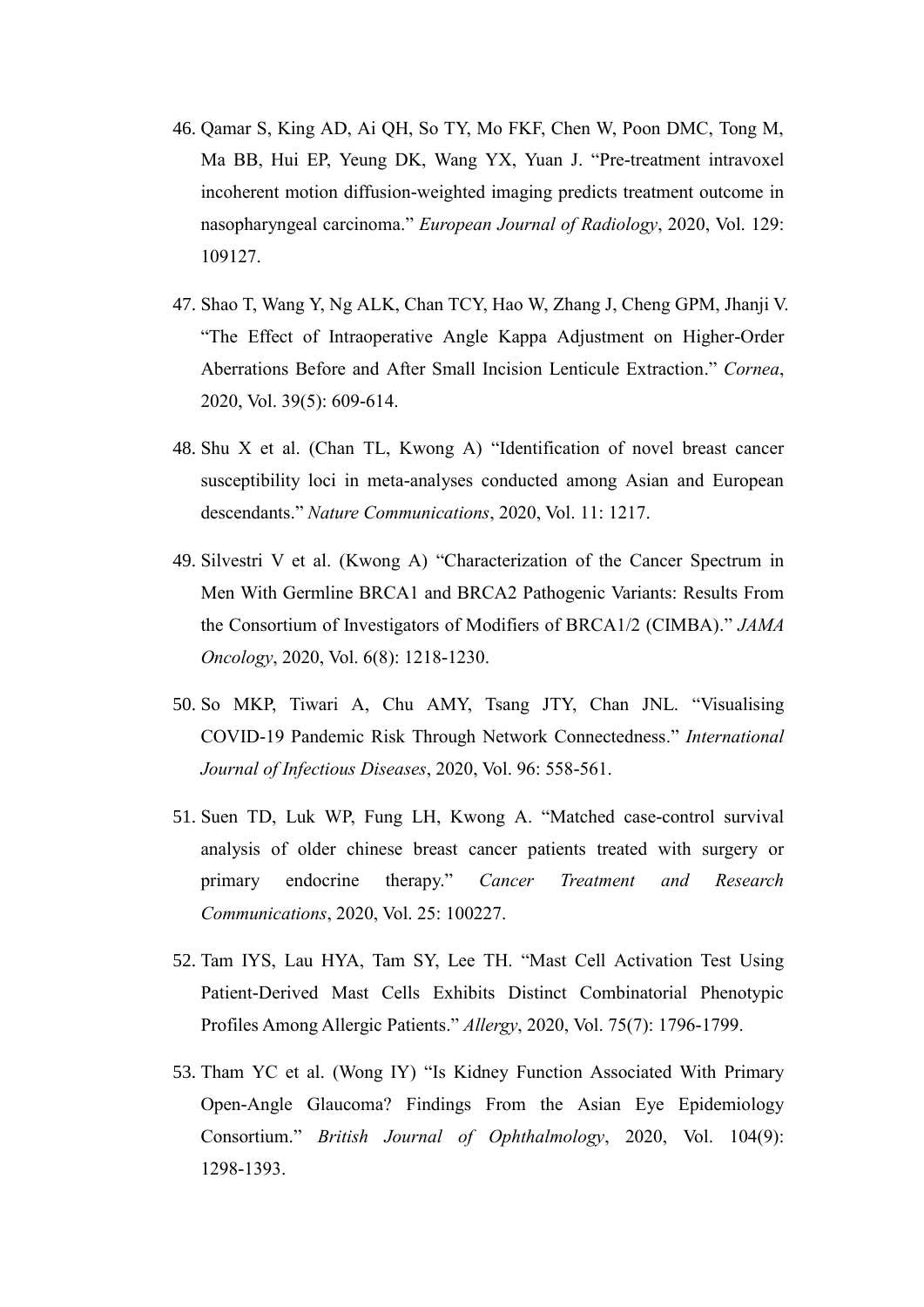- 54. Tsang CC, Tang JYM, Ye H, Xing F, Lo SKF, Xiao C, Han L, Wu AKL, Ngan AHY, Law KC, To YN, Sze DTT, Chim OHY, Hui TWS, Leung CWH, Zhu T, Yao C, Tse BPH, Lau SKP, Woo PCY. "Rare/cryptic Aspergillus species infections and importance of antifungal susceptibility testing." *Mycoses*, 2020, Vol. 63(12): 1283-1298.
- 55. Tsoi MF, Chung MH, Cheung BMY, Lau CS, Cheung TT. "Epidemiology of gout in Hong Kong: a population-based study from 2006 to 2016." *Arthritis Research & Therapy*, 2020, Vol. 22(1): 204.
- 56. Tsui SP et al. (Au CH, Ma ES, Chan TL) "Redefining prognostication of de novo cytogenetically normal acute myeloid leukemia in young adults." *Blood Cancer Journal*, 2020, Vol. 10(10): 104.
- 57. Wan KH, Tsui RWY, Chan TCY. "Fluctuation in straylight measurements during the visual recovery phase after small incision lenticule extraction." *Eye (London)*, 2020, Vol. 34(2): 366-373.
- 58. Wei Y, Wu T, Tong DKH, Law BTT, Leung DKW, Lam CLK, Wong CKH. "Improvement in patient-reported outcomes in Chinese adults after bariatric surgery: 1-year follow-up of a prospective cohort." *Surgery For Obesity And Related Diseases*, 2020, Vol. 16(10): P1563-1572.
- 59. Wong IYH, Wong RLM, Chan JCH, Kawasaki R, Chong V. "Incorporating Optical Coherence Tomography Macula Scans Enhances Cost-effectiveness of Fundus Photography-Based Screening for Diabetic Macular Edema." *Diabetes Care*, 2020, Vol. 43(12): 2959-2966.
- 60. Wong PW, Lau JK, Choy BN, Shih KC, Ng AL, Chan JC, Wong IY. "Epidemiological factors associated with health knowledge of three common eye diseases: A community-based pilot survey in Hong Kong." *SAGE Open Medicine*, 2020, Vol. 8: 2050312120943044.
- 61. Wu T, Wong SKH, Law BTT, Grieve E, Wu O, Tong DKH, Leung DKW, Lam CLK, Wong CKH. "Five-year Effectiveness of Bariatric Surgery on Disease Remission, Weight Loss, and Changes of Metabolic Parameters in Obese Patients With Type 2 Diabetes: A Population-Based Propensity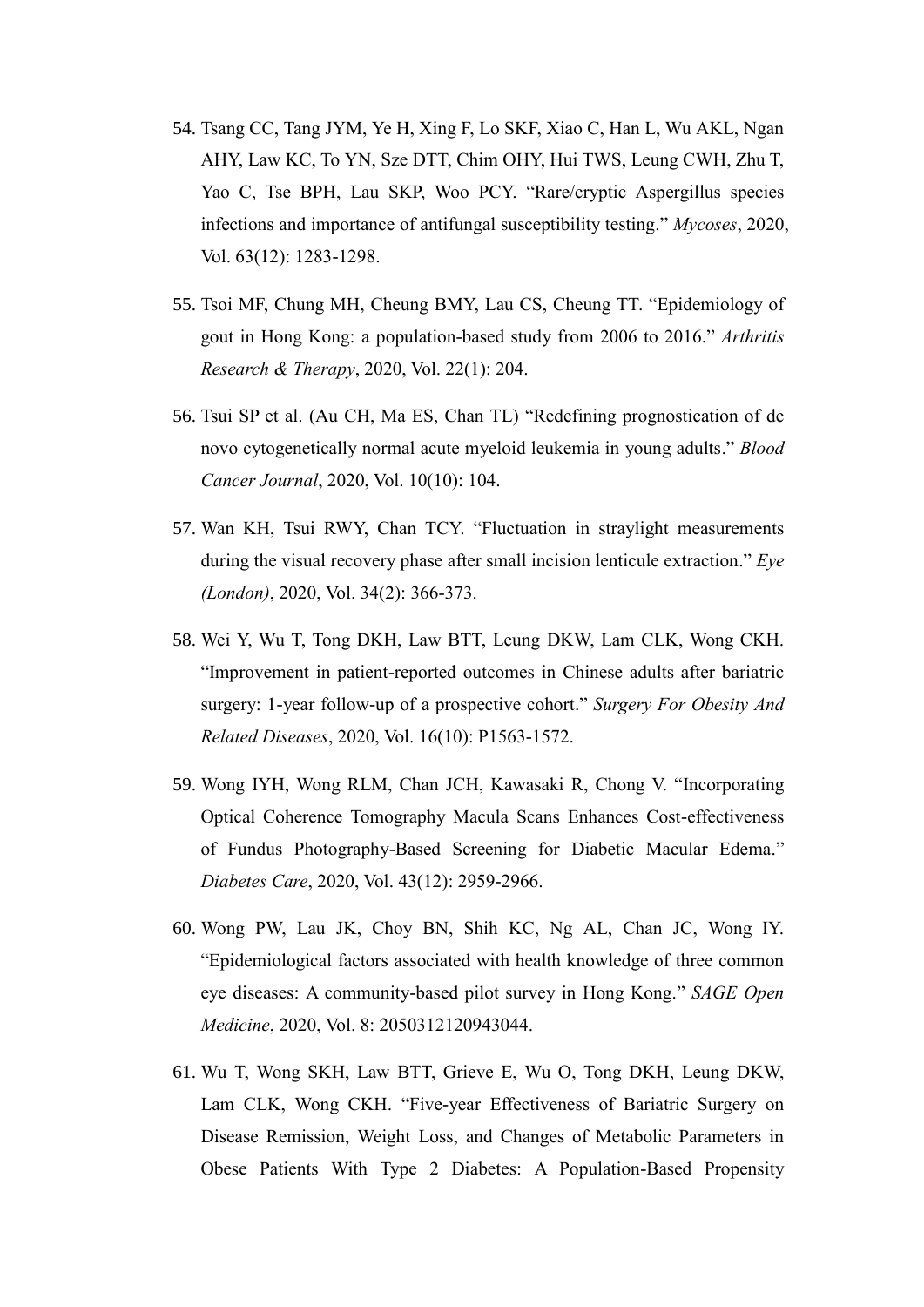Score-Matched Cohort Study." *Diabetes Metabolism Research and Reviews*, 2020, Vol. 36(3): e3236.

- 62. Yoo SH, Geng H, Chiu TL, Yu SK, Cho DC, Heo J, Choi MS, Choi IH, Cung Van C, Nhung NV, Min BJ, Lee H. "Deep Learning-Based Decision-Tree Classifier for COVID-19 Diagnosis From Chest X-ray Imaging." *Frontiers in Medicine (Lausanne)*, 2020, Vol. 7: 427.
- 63. Yoo SH, Geng H, Lam WW, Kong CW, Yang B, Chiu TL, Wu PM, Cheung KY, Yu SK, Shin D, Min BJ. "Study on Treatment Planning for the Prostate in Proton Therapy with Oxygen Enhancement Ratio Effect." *Journal of the Korean Physical Society*, 2020, Vol. 77(7): pp613-623.
- 64. You QS, Choy BKN, Chan JCH, Ng ALK, Shih KC, Cheung JJC, Wong JKW, Shum JWH, Ni MY, Lai JS, Leung GM, Wong TY, Wong IYH. "Prevalence and Causes of Visual Impairment and Blindness Among Adult Chinese in Hong Kong - The Hong Kong Eye Study." *Ophthalmic Epidemiology*, 2020, Vol. 27(5): 354-363.
- 65. Yu Y, Tse KY, Lee HHY, Chow KL, Tsang HW, Wong RWC, Cheung ETY, Cheuk W, Lee VWK, Chan WK, Wong AST, Loong HHF, Chan KKL, Ngan HYS, Cheung ANY, Ip PPC. "Predictive biomarkers and tumor microenvironment in female genital melanomas: a multi-institutional study of 55 cases." *Modern Pathology*, 2020, Vol. 33(1): 138-152.
- 66. Zhang C, Lam SSY, Leung GMK, Tsui SP, Yang N, Ng NKL, Ip HW, Au CH, Chan TL, Ma ESK, Yip SF, Lee HKK, Lau JSM, Luk TH, Li W, Kwong YL, Leung AYH. "Sorafenib and omacetaxine mepesuccinate as a safe and effective treatment for acute myeloid leukemia carrying internal tandem duplication of Fms-like tyrosine kinase 3." *Cancer*, 2020, Vol. 126(2): 344-353.

### **Case Report**

67. Chan PP, Lam MCW, Baig N. "Case report - Acute Corneal Subepithelial Hydrops (ACSH) during Micropulse Transscleral Cyclophotocoagulation (MPTSC)." *BMC Ophthalmology*, 2020, Vol. 20(1): 409.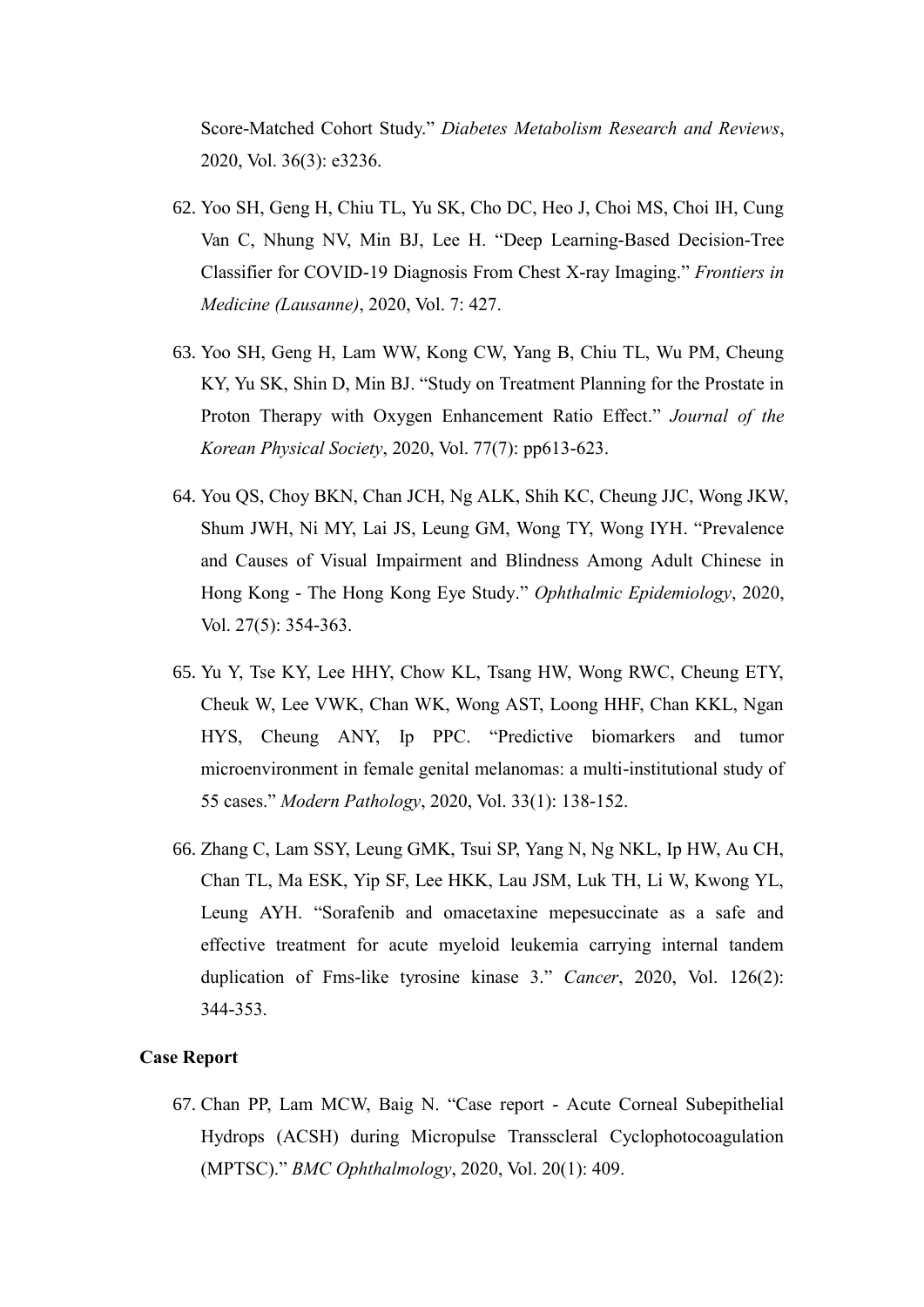- 68. Chan TCY, Chan JCK, Lam NM, Chang JSM. "Transient corneal ectasia after phacoemulsification in an eye with femtosecond intrastromal presbyopic treatment." *Journal of Cataract & Refractive Surgery*, 2020, Vol. 46(1): 143-146.
- 69. Chau EMC, Ma ESK, Chan AOO, Tsoi TH, Law WL. "Mitochondrial cardiomyopathy due to m.3243A>G mitochondrial DNA mutation presenting in late adulthood: a case report." *Hong Kong Medical Journal*, 2020, Vol. 26(3): 240-242.
- 70. Goh V, Tse OD. "Management of Bilateral Mandibular Fused Teeth." *Cureus*, 2020, Vol. 12(4): e7899.
- 71. Kwok AKH. "Long-term outcomes of free internal limiting membrane transplant for unclosed macular holes after extensive internal limiting membrane peeling and silicone oil tamponade: a report of two cases." *Hong Kong Journal of Ophthalmology*, 2020, Vol. 24(1): 18-21.
- 72. Lam JCM. "Switching from long-acting beta-agonist and inhaled corticosteroid to long-acting beta-agonist and long-acting muscarinic antagonist for chronic obstructive pulmonary disease: a case report of inhaled corticosteroid withdrawal." *Internal Medicine Journal*, 2020, Vol. 50(Suppl 3), 15-18
- 73. Marabi M, Li JJX, Chan WK, Tsang JY, Tse GM. "Axillary Nodal Metastasis with Papillary Morphology: An Uncommon Origin." *Acta Cytologica*, 2020, Vol. 64(6): 612-616.
- 74. Szot JO, Campagnolo C, Cao Y, Iyer KR, Cuny H, Drysdale T, Flores-Daboub JA, Bi W, Westerfield L, Liu P, Leung TN, Choy KW, Chapman G, Xiao R, Siu VM, Dunwoodie SL. "Bi-allelic Mutations in NADSYN1 Cause Multiple Organ Defects and Expand the Genotypic Spectrum of Congenital NAD Deficiency Disorders." *The American Journal of Human Genetics*, 2020, Vol. 106(1): 129-136.
- 75. Wong HK, Law S, Collins R. "Gastric synovial sarcoma: a case report and literature review." *Hong Kong Medical Journal*, 2020, Vol. 26(2): 142-145.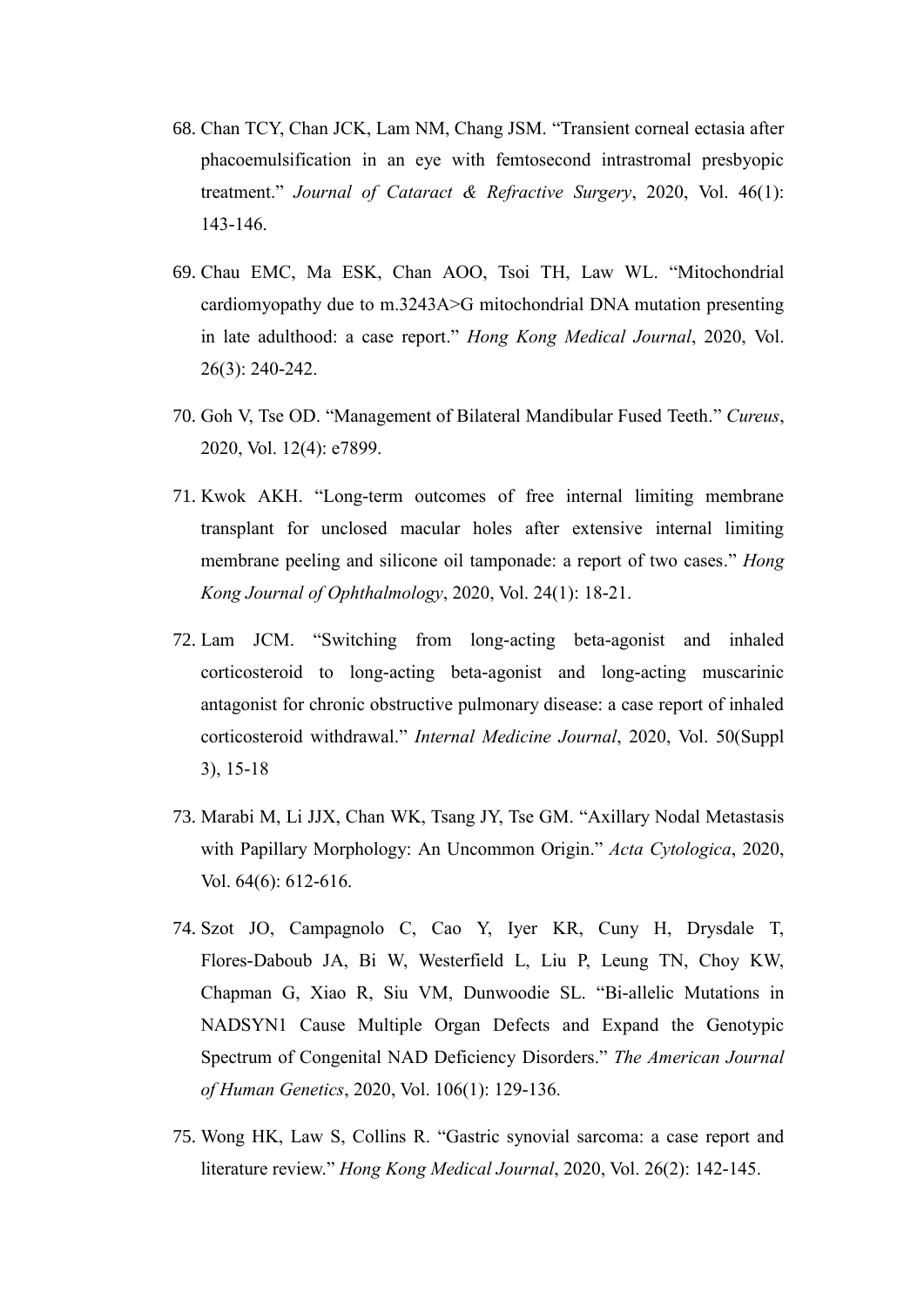## **Review Article**

76. Lee TH, Nair P, Corrigan CJ. "Review of monoclonal antibody therapies in asthma and allergic diseases - a new paradigm for precision medicine." *Asian Pacific Journal of Allergy and Immunology*, 2020, Vol. 38(2):78-90

# **Clinical Communication**

77. Leung ASY, Leung NYH, Wai CYY, Xu KJY, Lam MCY, Shum YY, Lee TH, Ho MHK, Sou Da Rosa Duque J, Chua GT, Yau YS, Chan WH, Ho PK, Wong GWK, Leung TF. "Characteristics of Chinese Fish-Allergic Patients: Findings From Double-Blind Placebo-Controlled Food Challenges." *The Journal of Allergy and Clinical Immunology: In Practice*, 2020, Vol. 8(6): 2098-2100.e8.

### **Editor's Choice**

78. Gillessen S et al. (Poon DMC) "Management of Patients with Advanced Prostate Cancer: Report of the Advanced Prostate Cancer Consensus Conference 2019." *European Urology*, 2020, Vol. 77(4): 508-547.

## **Editorial**

79. Yuan J. "Editorial for 'Irregularity of Carotid Plaque Surface Predicts Subsequent Vascular Event: An MRI Study'" *Journal of Magnetic Resonance Imaging*, 2020, Vol. 52(1): 195-196.

# **Oral & Poster Presentations**

# 2<sup>nd</sup> The Association for Molecular Pathology (AMP) Europe Congress, 2020

### Poster Presentation

80. Chan TL, Au CH, Ho DNY, Wong EYL, Choi WWL, Ma ESK. "Culture Independent Aneuploidy Testing for Hematological Neoplasms." 2<sup>nd</sup> AMP *Europe Congress*, Milan, Italy, 14-16 September, 2020. Also appeared on *the Journal of Molecular Diagnostics*, 2020, Vol. 22(5): S33-S34.

## European Congress of Radiology (ECR), 2020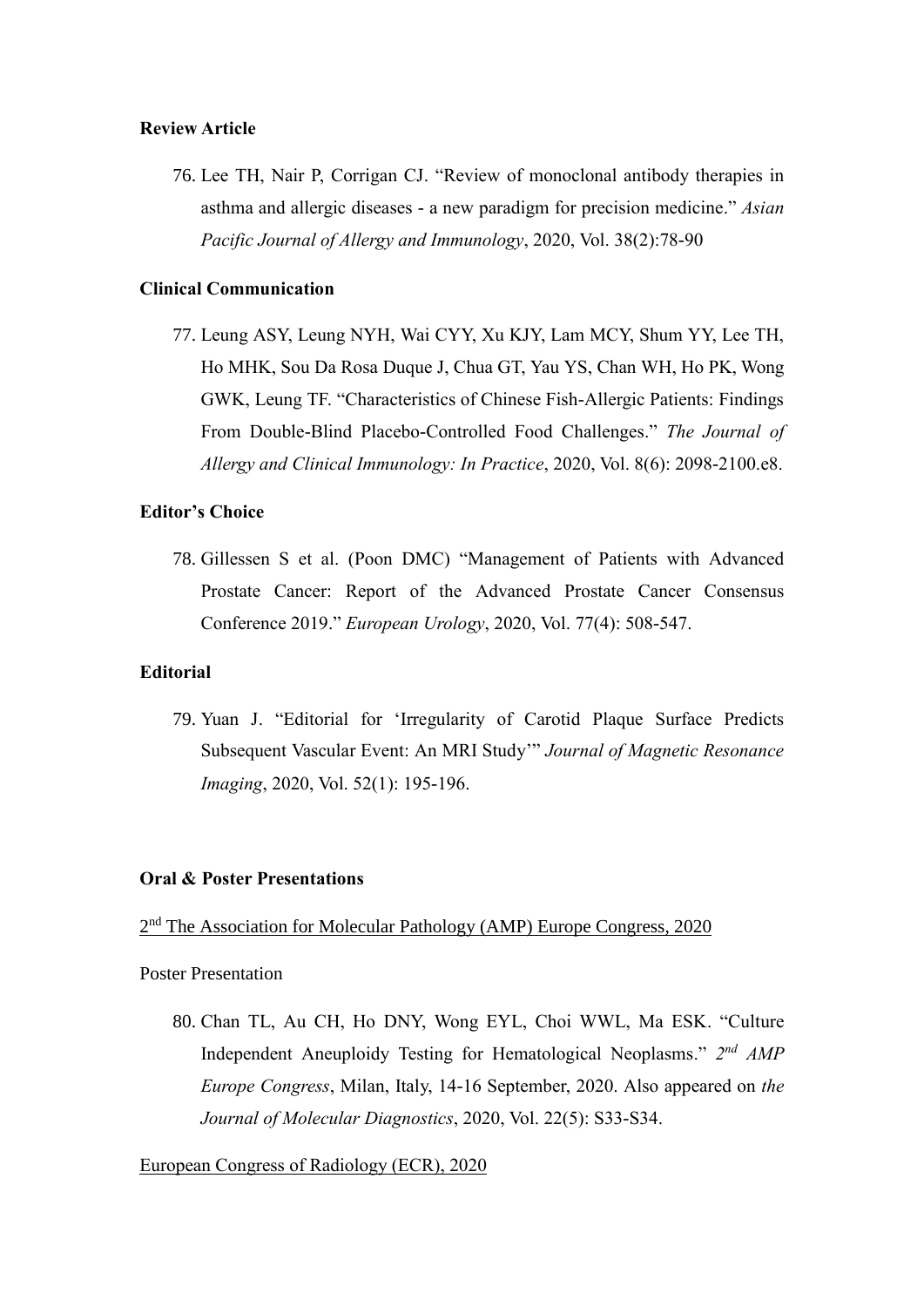- 81. Chung WK, Liu MCW, Lee R, Chan PLP, Li WW, Yuen CT, Tang J, Kong KSF, Chan KMM. "Quantitative and qualitative evaluation of MRI T1-weighted sequence SMS TSE versus conventional TSE in knee maging at 1.5T Tesla MRI scanner." *ECR 2020*, online, 15-19 July, 2020.
- 82. Lee R, Au Yeung KMP, Chan JKF, Lo G, Chan KMM. "Quantitative & Qualitative Evaluation of a 64-channel phase array coil and compare it to a 20-channel phase array in brain imaging at 3 Tesla scanner." *ECR 2020*, online, 15-19 July, 2020.

### Korean Congress of Radiology (KCR), 2020

Poster Presentation

83. Liu MCW, Chung WK, Wan CK, Chan CS, Ng TF, Tse TC. "Contrast-enhanced CAIPIRINHA-SPACE MRI for the Detection of Metastases at 1.5T MR Scanner." *KCR 2020*, online, 17-19 September, 2020.

International Society for Magnetic Resonance in Medicine (ISMRM) & Society for MR Radiographers & Technologists (SMRT) Virtual Conference & Exhibition, 2020

Poster Presentation

- 84. Law MWK, Wong OL, Yuan J, Yu SK. "A Self-Regularized and Over-Determined Deep Network for Cranial Pseudo-CT Generation." *ISMRM & SMRT Virtual Conference & Exhibition 2020*, online, 8-14 August, 2020.
- 85. Yuan J, Wong OL, Zhou Y, Ho YW, Cheung KY, Yu SK. "MR-guided-radiotherapy gating using 3D positional probability volume derived from time-resolved volumetric MRI: A conceptual study." *ISMRM & SMRT Virtual Conference & Exhibition 2020*, online, 8-14 August, 2020.
- 86. Zhou Y, Li H, Yuan J, Ying L, Chueng KY, Yu SK. "Super-resolution MRI using deep convolutional neural network for adaptive MR-guided radiotherapy: a pilot study." *ISMRM & SMRT Virtual Conference & Exhibition 2020*, online, 8-14 August, 2020.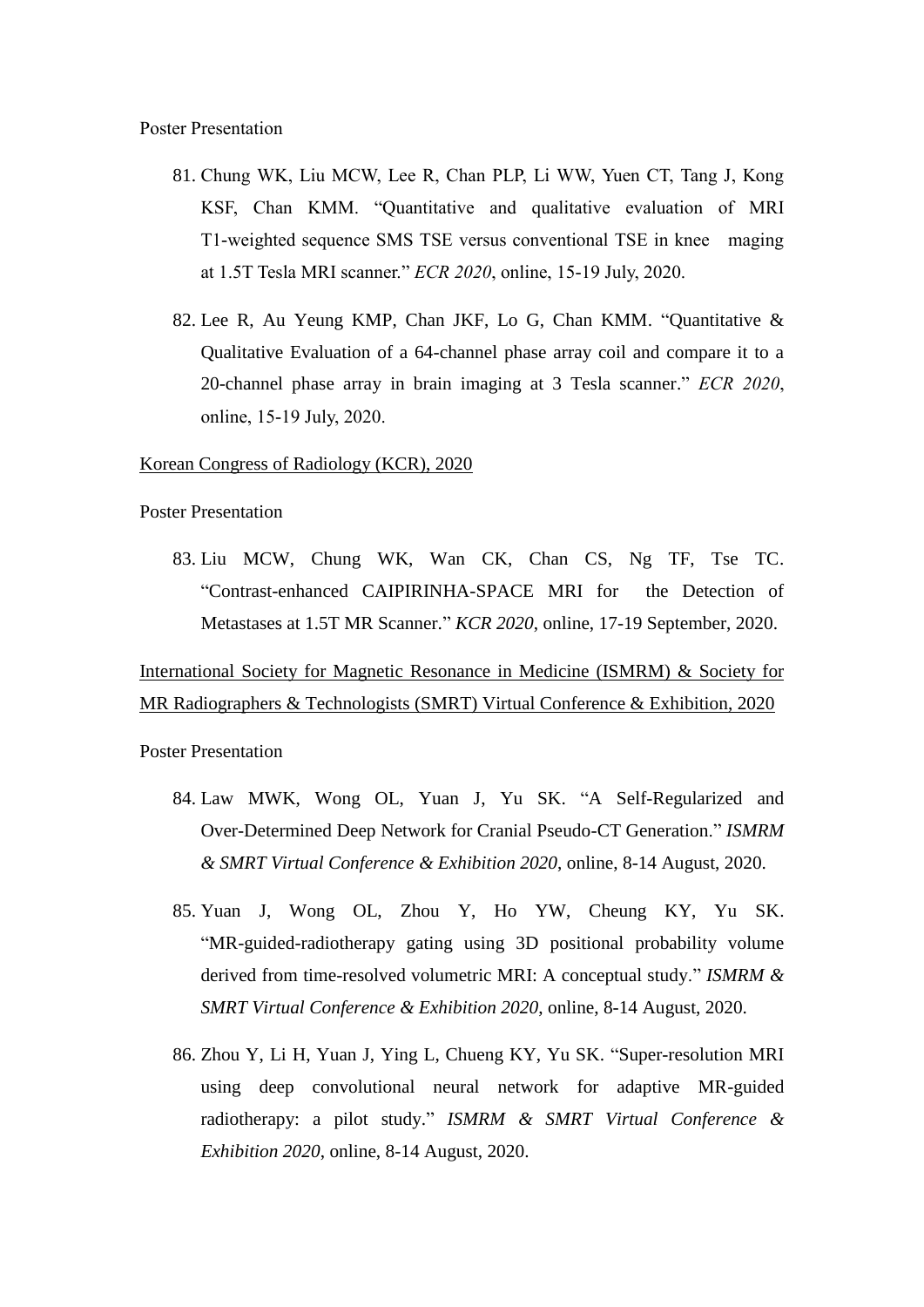- 87. Zhou Y, Yuan J, Cheung KY, Yu SK. "A Deep-Learning Based 3D Liver Motion Prediction for MR-guided-Radiotherapy." *ISMRM & SMRT Virtual Conference & Exhibition 2020*, online, 8-14 August, 2020.
- 88. Xue C, Lo GG, Ai V, Wong OL, Law M, Yuan J. "Classification of Breast Magnetic Resonance Imaging Using 3D Convolution Neural Network: A Pilot Study." *ISMRM & SMRT Virtual Conference & Exhibition 2020*, online, 8-14 August, 2020.
- 89. Xue C, Lo GG, Lee R, Liu MCW, Wong OL, Yuan J. "Geometric distortion Evaluation of integrated slice dependent shimming (iShim) using ACR MRI phantom." *ISMRM & SMRT Virtual Conference & Exhibition 2020*, online, 8-14 August, 2020.

#### European Society of Radiotherapy & Oncology (ESTRO) Online Congress 2020

Oral Presentation

90. Ho YW, Wong OL, Yuan J, Zhou YH, Cheung KY, Yu SK. "Improvement of respiratory motion monitoring using SENSE and Compressed SENSE for MR-guided radiotherapy." *ESTRO Online Congress 2020*, online, 28 November – 1 December, 2020.

Poster Presentation

- 91. Chan YY, Ku KM. "Evaluation of transbronchial implanted fiducials for lung tumor tracking in Cyberknife." *ESTRO Online Congress 2020*, online, 28 November – 1 December, 2020.
- 92. Chiu G, Chiu ST, Man SY. "A Pilot study on evaluating the breast reproducibility of Chabner XRT Radiation Bra using MRI." *ESTRO Online Congress 2020*, online, 28 November – 1 December, 2020.
- 93. Chow WK, Wu VW, Chiu G, Kong PSW. "Comparison of in-house self-held respiratory monitoring device and ABC system in DIBH left breast RT." *ESTRO Online Congress 2020*, online, 28 November – 1 December, 2020.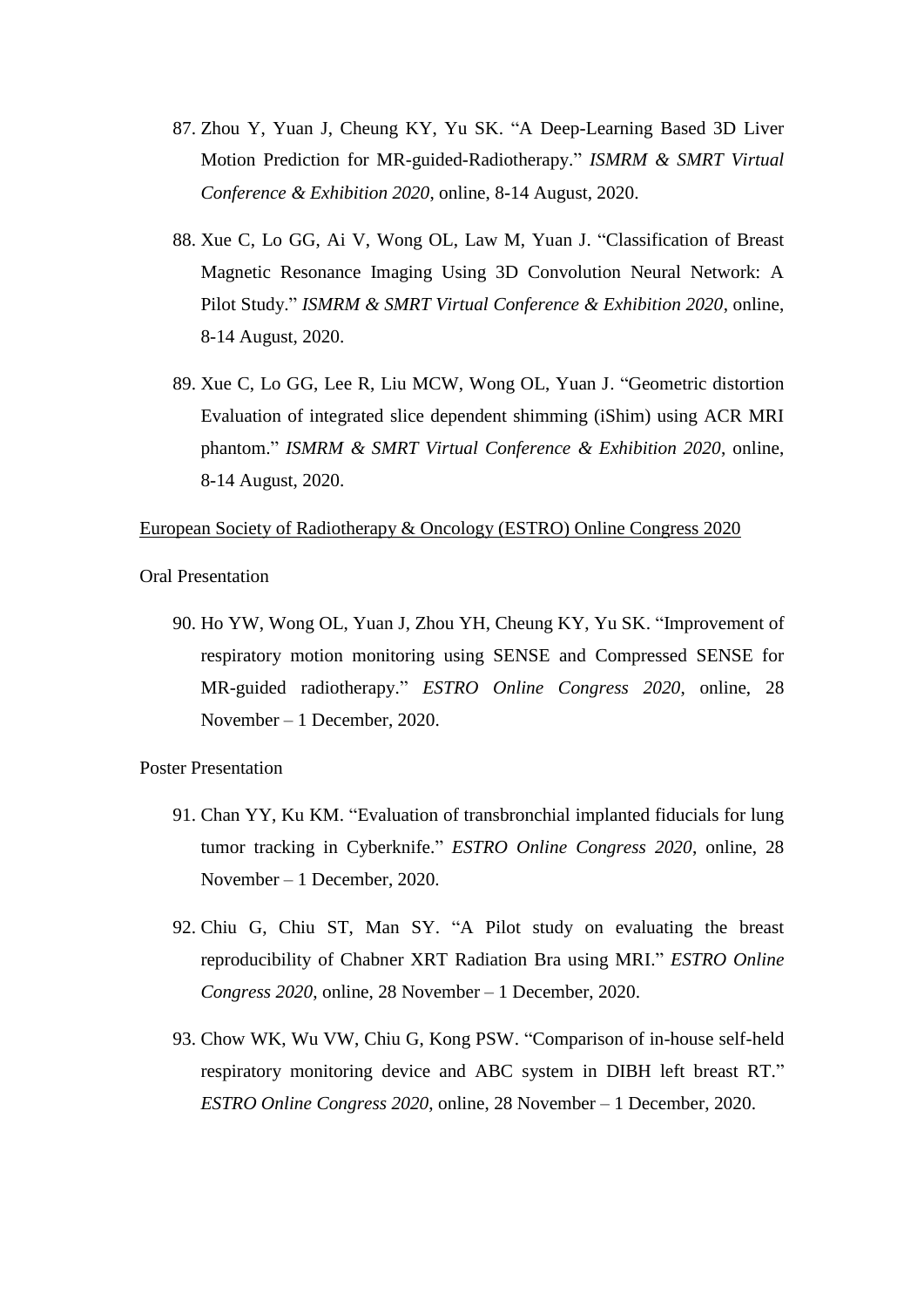- 94. Lee MC, Luo WMR, Chan KC, Chan YY. "Dosimetric effects of online adaptive replanning for prostate radiation therapy on 1.5T MR-Linac." *ESTRO Online Congress 2020*, online, 28 November – 1 December, 2020.
- 95. Lee PMH, Appleyard R, Chiu G. "Evaluation of atlas-based synthetic CT for MRI radiotherapy planning in the head and neck region." *ESTRO Online Congress 2020*, online, 28 November – 1 December, 2020.
- 96. Man SY, Appleyard R, Chiu G. "To evaluate the feasibility of MR-only pelvis TomoTherapy during treatment planning and verification." *ESTRO Online Congress 2020*, online, 28 November – 1 December, 2020.
- 97. Wong OL, Ho YW, Yuan J, Law MWK, Ho CC, Cheung KY, Yu SK. "A cross-platform daily QA of MRI simulator using an ACR MRI phantom." *ESTRO Online Congress 2020*, online, 28 November – 1 December, 2020.
- 98. Wong OL, Yuan J, Zhou Y, Cheung KY, Yu SK. "Compressed sense accelerated MRI simulation: image quality assessment using an ACR MRI phantom." *ESTRO Online Congress 2020*, online, 28 November – 1 December, 2020.
- 99. Wong YS, Collins M, Chiu G. "Can the use of PET/MR assist in more accurate target delineation in radiation therapy planning for head and neck cancer patients?." *ESTRO Online Congress 2020*, online, 28 November – 1 December, 2020.
- 100. Yang B, Lam WW, Ho YW, Ho CC, Huang CY, Cheung KY, Yu SK. "An efficient setup for weekly dose output constancy of a 1.5T MR-Linac." *ESTRO Online Congress 2020*, online, 28 November – 1 December, 2020.
- 101. Yang B, Lam WW, Tang KK, Law WK, Chueng KY, Yu SK. "Measurement of surface dose in a 1.5 T MR-Linac using plan-parallel ionization chamber." *ESTRO Online Congress 2020*, online, 28 November – 1 December, 2020.
- 102. Yuan J, Wong OL, Ho RYW, Zhou Y, Cheung KY, Yu SK. "High frame rate CAIPIRINHA-TWIST-VIBE MRI for volumetric motion monitoring in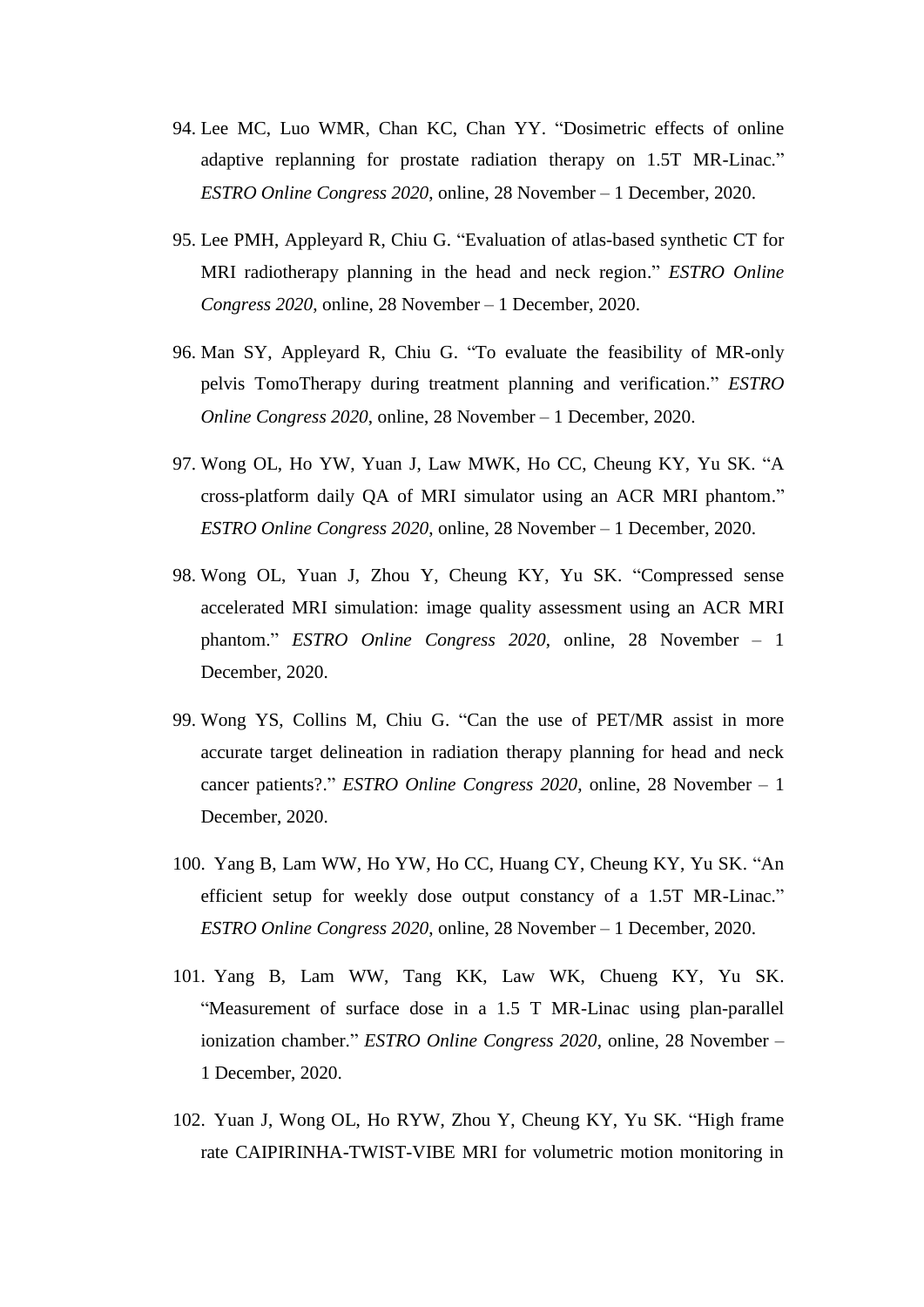MRgRT: a pilot study." *ESTRO Online Congress 2020*, online, 28 November – 1 December, 2020.

- 103. Yuan J, Wong OL, Ho RYW, Zhou Y, Cheung KY, Yu SK. "Renal positional probability mapping using ultra-fast volumetric 4D-MRI for MRgRT." *ESTRO Online Congress 2020*, online, 28 November – 1 December, 2020.
- 104. Zhou Y, Ho YW, Lam WW, Yang B, Ho LC, Yuan J, Chueng KY, Yu SK. "Image registration evaluation of online Monaco on Unity MR-Linac - A phantom study." *ESTRO Online Congress 2020*, online, 28 November – 1 December, 2020.
- 105. Zhou Y, Yuan J, Ho YW, Yang B, Ho LC, Cheung KY, Yu SK. "Pulse sequence optimization in pelvis on a 1.5T MR-Linac." *ESTRO Online Congress 2020*, online, 28 November – 1 December, 2020.

#### American Society for Radiation Oncology (ASTRO) Annual Meeting 2020

# Oral Presentation

106. Yuan J, Wong OL, Xue C, Cheung KY, Yu SK. "Inter-fractional acquisition repeatability of Radiomics Features in MRgRT: An ACR MRI Phantom Study." *ASTRO Annual Meeting 2020*, online, 24-28 October, 2020.

### Poster Presentation

107. Hui CM. "An Analysis of the Impact of Different Levels of Inspiratory Volume Using Active Breathing Control on the Intrafraction Motion and Dose Coverage of Target Volumes in Patients Undergoing Thoracic Radiotherapy." *ASTRO Annual Meeting 2020*, online, 24-28 October, 2020.

30<sup>th</sup> European Congress of Clinical Microbiology and Infectious Diseases (ECCMID)

## Poster Presentation

108. Lam HY, Ng MK, Tang BSF. "Performance evaluation of the Abbott Alinity m HBV assay for the quantification of HBV DNA in plasma samples." *30th ECCMID*, online, 18-21 April, 2020.